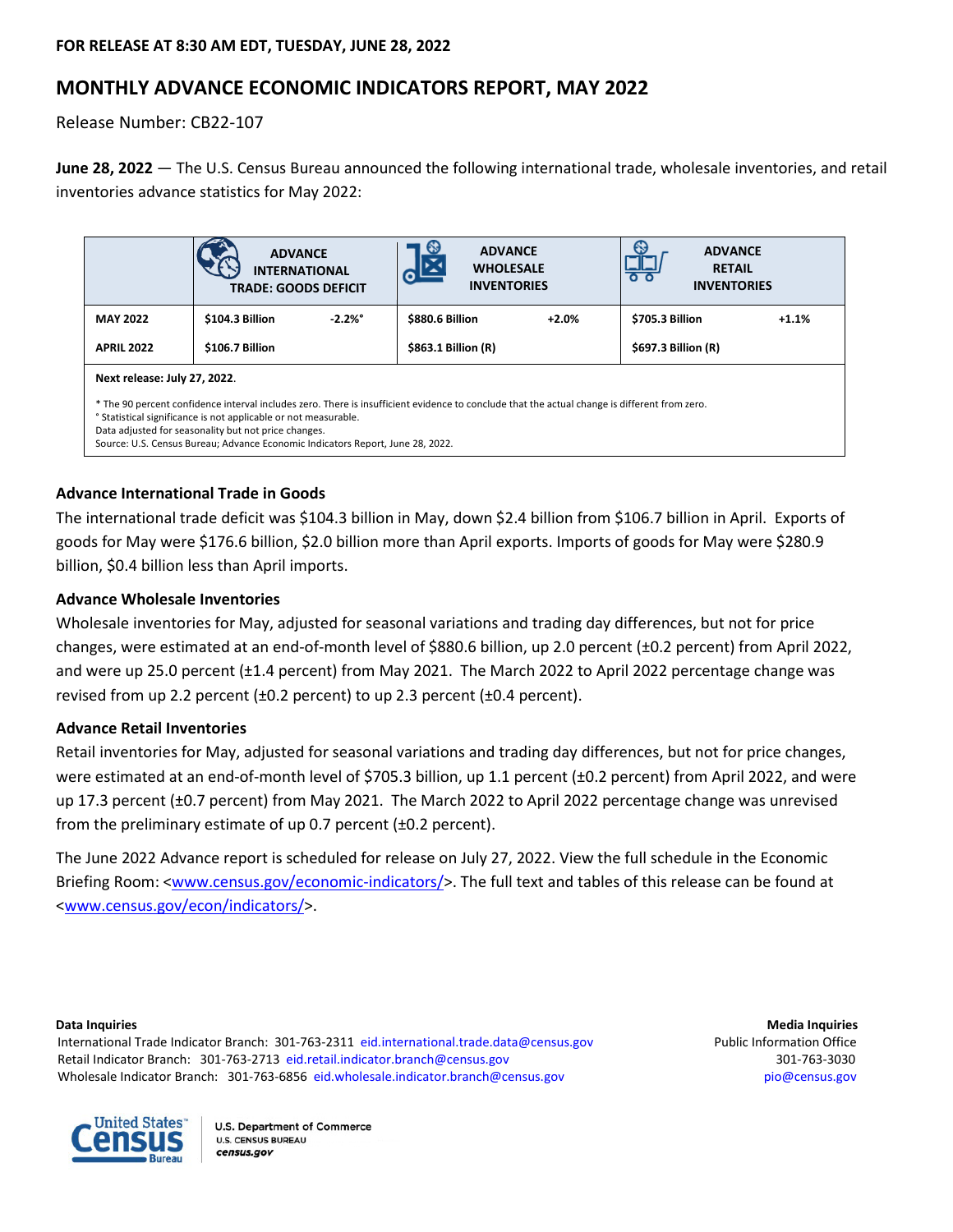## **EXPLANATORY NOTES**

## **International Trade in Goods**

## **Goods (Census Basis)**

Data for goods on a Census basis are compiled from the documents collected by the U.S. Customs and Border Protection and reflect the movement of goods between foreign countries and the 50 states, the District of Columbia, Puerto Rico, the U.S. Virgin Islands, and U.S. Foreign Trade Zones. They include government and non-government shipments of goods and exclude shipments between the United States and its territories and possessions; transactions with U.S. military, diplomatic, and consular installations abroad; U.S. goods returned to the United States by its Armed Forces; personal and household effects of travelers; and in-transit shipments. Data for U.S. exports to Canada are derived from import data compiled by Canada. For more information on the data exchange and substitution please refer to the FT-900. The General Imports value reflects the total arrival of merchandise from foreign countries that immediately enters consumption channels, warehouses, or Foreign Trade Zones.

For imports, the value reported is the U.S. Customs and Border Protection appraised value of merchandise generally, the price paid for merchandise for export to the United States. Import duties, freight, insurance, and other charges incurred in bringing merchandise to the United States are excluded.

Exports are valued at the free alongside ship value of merchandise at the U.S. port of export, based on the transaction price including inland freight, insurance, and other charges incurred in placing the merchandise alongside the carrier at the U.S. port of exportation.

Additional information on coverage and valuation are available in the Guide to Foreign Trade Statistics, [<www.census.gov/foreign-trade/guide/sec2.html#coverage>](https://www.census.gov/foreign-trade/guide/sec2.html#coverage) an[d <www.census.gov/foreign](https://www.census.gov/foreign-trade/guide/sec2.html#valuation)[trade/guide/sec2.html#valuation>](https://www.census.gov/foreign-trade/guide/sec2.html#valuation), respectively.

# **Nonsampling Errors**

Goods data are a complete enumeration of documents collected by the U.S. Customs and Border Protection and are not subject to sampling errors. This report presents current month statistics which reflect nearly complete coverage. Current month statistics reflecting complete coverage will be published in the upcoming U.S. International Trade in Goods and Services report (FT-900). Statistics for other months shown reflect complete coverage and appear in the most recently published FT-900. Quality assurance procedures are performed at every stage of collection, processing, and tabulation. However, the data are still subject to several types of nonsampling errors. Information on nonsampling errors and other quality issues are available in the Guide to Foreign Trade Statistics, [<www.census.gov/foreign-trade/guide/sec2.html>](https://www.census.gov/foreign-trade/guide/sec2.html).

The U.S. Census Bureau recommends that data users incorporate this information into their analyses, as nonsampling errors could impact the conclusion drawn from the results. For a detailed discussion of errors affecting the goods data, see U.S. Merchandise Trade Statistics: A Quality Profile (October 2014), available at

International Trade Indicator Branch: 301-763-2311 [eid.international.trade.data@census.gov](mailto:eid.international.trade.data@census.gov) Public Information Office Retail Indicator Branch: 301-763-2713 [eid.retail.indicator.branch@census.gov](mailto:eid.retail.indicator.branch@census.gov) 301-763-3030 301-763-3030 Wholesale Indicator Branch: 301-763-6856 [eid.wholesale.indicator.branch@census.gov](mailto:eid.wholesale.indicator.branch@census.gov) [pio@census.gov](mailto:pio@census.gov) pio@census.gov

**Data Inquiries Media Inquiries**

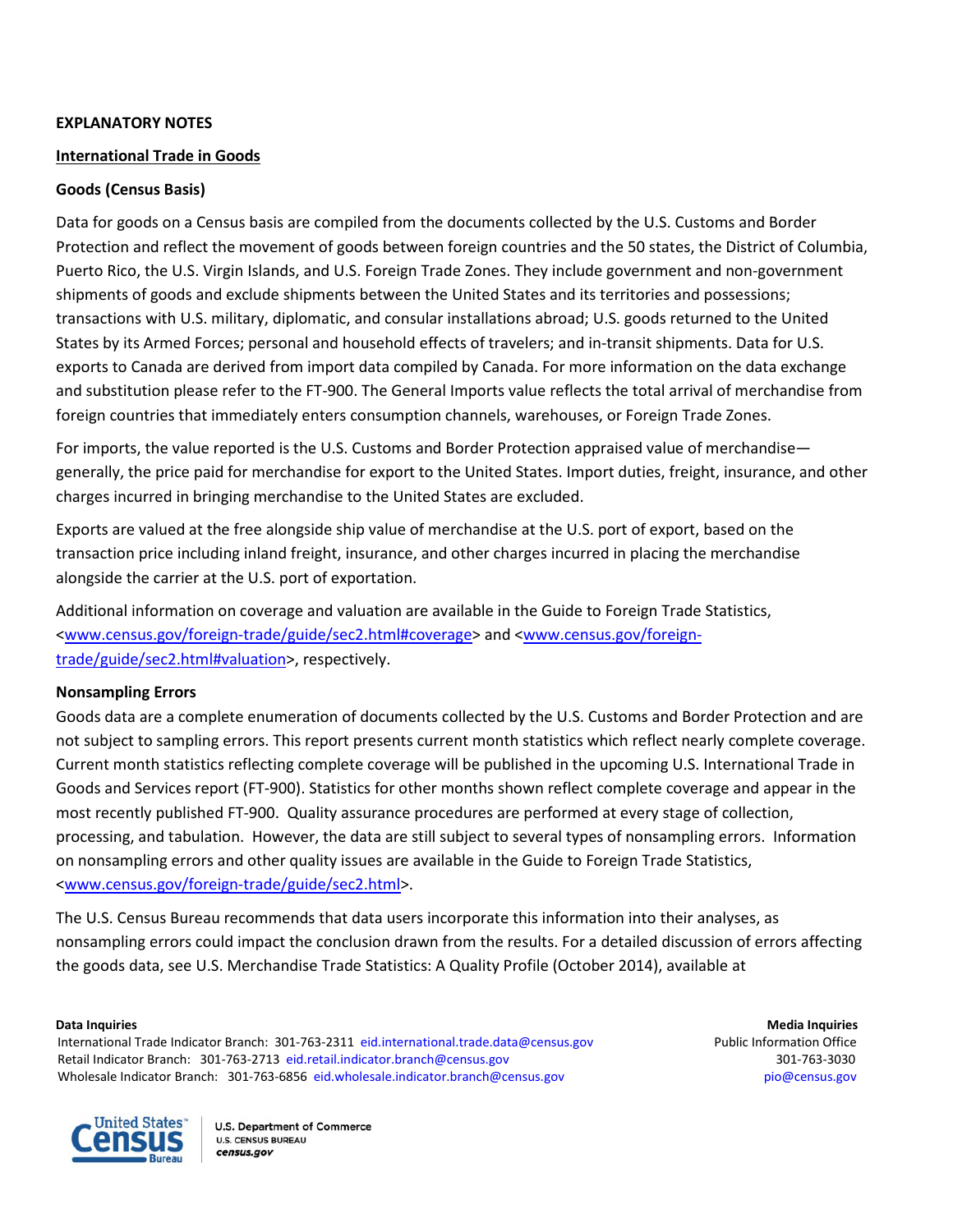[<www.census.gov/foreign-trade/aip/quality\\_profile10032014.pdf>](https://www.census.gov/foreign-trade/aip/quality_profile10032014.pdf) or from the Economic Indicators Division, U.S. Census Bureau.

# **Adjustments for Seasonal and Trading-Day Variations**

Goods data are presented on a seasonally adjusted and not seasonally adjusted basis. Seasonally adjusted (and/or trading day adjusted data) are produced using X-13ARIMA-SEATS software to develop monthly adjustment factors. Goods data are initially classified under the Harmonized Commodity Description and Coding System (Harmonized System), which is an internationally accepted standard for the commodity classification of traded goods. Combining trade into approximately 140 export and 140 import end-use categories makes it possible to examine goods according to their principal uses. These categories are used as the basis for computing the seasonal and trading-day adjusted data. These adjusted data are then summed to the six end-use aggregates for publication. For more information, visit the seasonal adjustment section of the Guide to Foreign Trade here: [<www.census.gov/foreign-trade/guide/sec2.html#seasonal>](https://www.census.gov/foreign-trade/guide/sec2.html#seasonal).

# **Retail and Wholesale Inventories**

National estimates of end-of-month inventories are based on data from the Monthly Retail Trade Survey and the Monthly Wholesale Trade Survey. Additional information for each survey can be found at [<www.census.gov/retail>](https://www.census.gov/retail) and [<www.census.gov/wholesale>](https://www.census.gov/wholesale). The advance estimates contained in this report are not incorporated into the full MRTS and MWTS time series.

The MRTS and MWTS samples selected to measure inventories consist of a stratified simple random sampling method of approximately 11,000 retail firms and 4,200 wholesale firms located in the United States.The retail and wholesale samples include firms of all sizes and are updated on a quarterly basis to account for new retail and wholesale firms, deaths, and other changes to the universe.

Data for nonresponding firms are imputed based on data for similar-sized firms classified in the same kind of business. For surveyed Retail companies, approximately 45.5 percent provided data for this reporting period resulting in a total quantity response rate of 54.4 percent. For surveyed Wholesale companies, approximately 54.9 percent provided data for this reporting period resulting in a total quantity response rate of 59.0 percent.

MRTS estimates cover companies with one or more establishments that sell merchandise and related services to final consumers. Nonemployers are represented in the retail estimates through benchmarking to prior annual survey estimates that include nonemployer sales based on administrative records.

MWTS estimates cover wholesale merchants who sell goods on their own account and include such businesses as wholesale merchants or jobbers, industrial distributors, exporters, and importers. Sales offices and branches maintained by manufacturing, refining, or mining firms for the purpose of marketing their products are not covered in this report. Also excluded is NAICS Industry Group 4251: Wholesale Electronic Markets and Agents and Brokers.

International Trade Indicator Branch: 301-763-2311 [eid.international.trade.data@census.gov](mailto:eid.international.trade.data@census.gov) Public Information Office Retail Indicator Branch: 301-763-2713 [eid.retail.indicator.branch@census.gov](mailto:eid.retail.indicator.branch@census.gov) 301-763-3030 301-763-3030 Wholesale Indicator Branch: 301-763-6856 [eid.wholesale.indicator.branch@census.gov](mailto:eid.wholesale.indicator.branch@census.gov) [pio@census.gov](mailto:pio@census.gov) pio@census.gov

**Data Inquiries Media Inquiries**

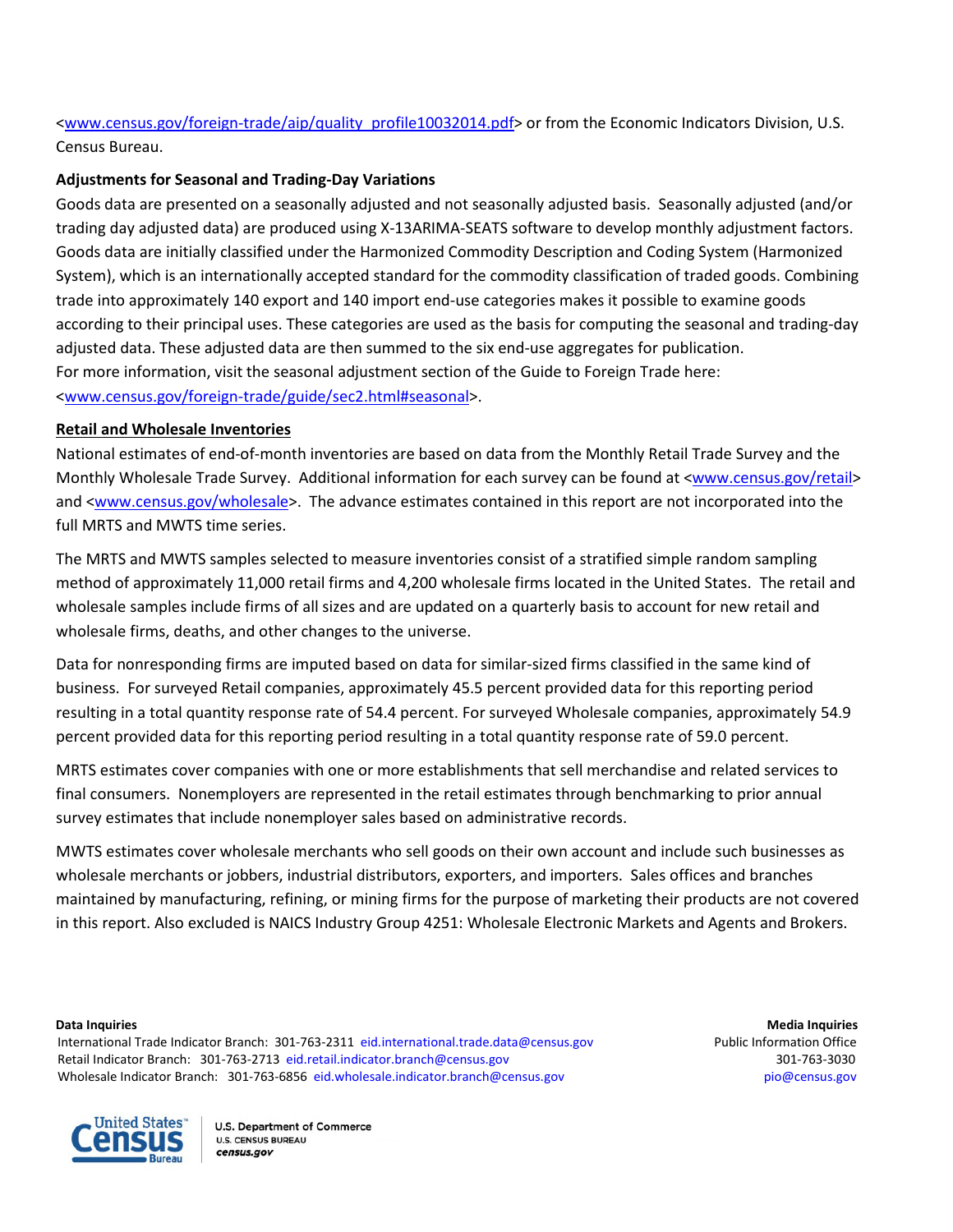# **Reliability of Estimates**

Because the retail and wholesale estimates are based on a sample survey, they contain sampling error and nonsampling error.

Sampling error is the difference between the estimate and the result that would be obtained from a complete enumeration of the sampling frame conducted under the same survey conditions. This error occurs because only a subset of the entire sampling frame is measured in a sample survey. Standard errors and coefficients of variation are estimated measures of sampling variation.

The margin of sampling error gives a range about the estimate which is a 90 percent confidence interval. If, for example, the percentage change estimate is +1.2 percent and its estimated standard error is 0.9 percent, then the margin of sampling error is ±1.753 x 0.9 percent or ±1.6 percent, and the 90 percent confidence interval is −0.4 percent to +2.8 percent. If the interval contains 0, then one does not have sufficient evidence to conclude at the 90 percent confidence level that the change is different from zero and therefore the change is not statistically significant. Estimated changes are statistically significant unless otherwise noted. For a monthly total, the estimated coefficient of variation is given. The resulting confidence interval is the estimated value ±1.753 x CV x (the estimated monthly total).

Nonsampling error encompasses all other factors that contribute to the total error of a sample survey estimate. This type of error can occur because of nonresponse, insufficient coverage of the universe of businesses, mistakes in the recording and coding of data, and other errors of collection, response, coverage, or processing. Although nonsampling error is not measured directly, the Census Bureau employs quality control procedures throughout the process to minimize this type of error.

The U.S. Census Bureau recommends that individuals using retail and wholesale estimates incorporate this information into their analyses, as sampling error and nonsampling error could affect the conclusions drawn from the estimates.

# **Adjustments for Seasonal Variations**

Concurrent seasonal adjustment is used to adjust the retail and wholesale inventories estimates for seasonal variations. Concurrent seasonal adjustment uses all available unadjusted estimates as input to the X-13ARIMA-SEATS program. The factors derived from the program are applied to the retail and wholesale estimates of current and previous month inventories and for inventories estimates a year ago as well.

**Statement Regarding COVID-19 Impact:** The Census Bureau continues to monitor response and data quality and has determined that estimates in this release meet publication standards. For more information, see <COVID-19 [FAQs>](https://www.census.gov/econ/indicators/2021/COVID19FAQSAEIR.pdf).

**Statement Regarding Natural Disasters:** For information on the impact of natural disasters, including hurricanes, on the compilation of this report, please see [<Wholesale Natural Disaster FAQs>](https://www.census.gov/wholesale/natural_disaster_faqs.html) and [<Retail Natural Disaster FAQs>](https://www.census.gov/retail/mrts_weather_faqs.html).

International Trade Indicator Branch: 301-763-2311 [eid.international.trade.data@census.gov](mailto:eid.international.trade.data@census.gov) Public Information Office Retail Indicator Branch: 301-763-2713 [eid.retail.indicator.branch@census.gov](mailto:eid.retail.indicator.branch@census.gov) 301-763-3030 301-763-3030 Wholesale Indicator Branch: 301-763-6856 [eid.wholesale.indicator.branch@census.gov](mailto:eid.wholesale.indicator.branch@census.gov) [pio@census.gov](mailto:pio@census.gov) pio@census.gov

**Data Inquiries Media Inquiries**

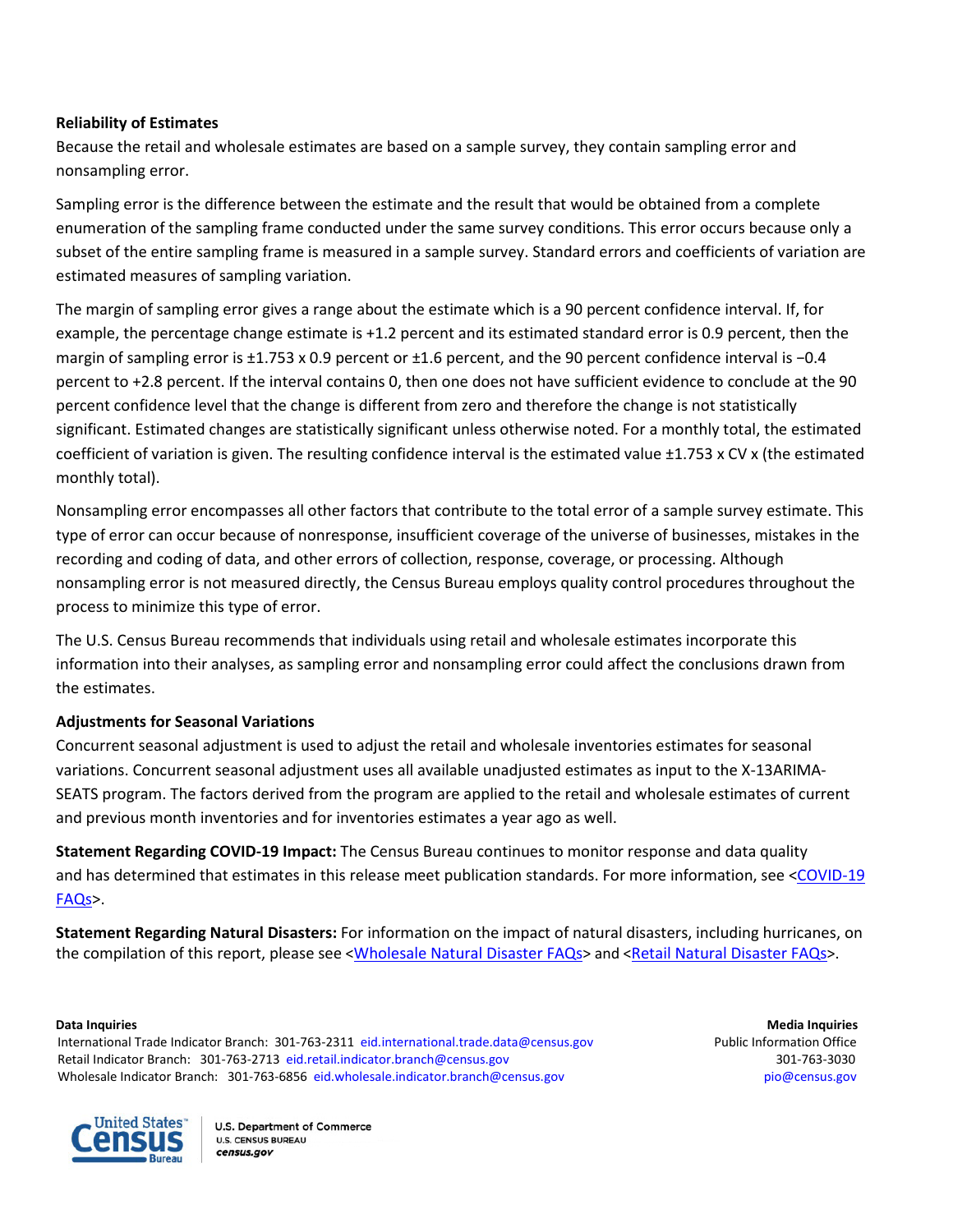## **Data Availability**

The Advance Economic Indicators Report is available a[t <www.census.gov/econ/indicators/index.html>](https://www.census.gov/econ/indicators/index.html). For archived versions of the Advance Economic Indicators Report please visit the Historical Data tab at the following: [<www.census.gov/econ/indicators/historical\\_data.html>](http://www.census.gov/econ/indicators/historical_data.html).

### **RESOURCES**

### **API**

The Census Bureau's application programming interface lets developers create custom apps to reach new users and makes key demographic, socio-economic and housing statistics more accessible than ever before. [<www.census.gov/developers>](http://www.census.gov/developers)

#### **FRED Mobile App**



Receive the latest updates on the nation's key economic indicators by downloading the FRED App [<fred.stlouisfed.org/fred-mobile>](https://fred.stlouisfed.org/fred-mobile/index.php?utm_source=census&utm_medium=pdf&utm_campaign=mobile_app) for both Apple and Android devices. FRED, the signature database of the Federal Reserve Bank of St. Louis, now incorporates the Census Bureau's 13 economic indicators.

#### ###

**\* The 90 percent confidence interval includes zero. There is insufficient statistical evidence to conclude that the actual change is different from zero.**

**° Statistical significance is not applicable or not measurable for this survey.**

**(R) Revised from the last published Monthly Retail Trade Report and Monthly Wholesale Trade: Sales and Inventories Report**

International Trade Indicator Branch: 301-763-2311 [eid.international.trade.data@census.gov](mailto:eid.international.trade.data@census.gov) Public Information Office Retail Indicator Branch: 301-763-2713 [eid.retail.indicator.branch@census.gov](mailto:eid.retail.indicator.branch@census.gov) 301-763-3030 301-763-3030 Wholesale Indicator Branch: 301-763-6856 [eid.wholesale.indicator.branch@census.gov](mailto:eid.wholesale.indicator.branch@census.gov) [pio@census.gov](mailto:pio@census.gov) pio@census.gov

**Data Inquiries Media Inquiries** Media Inquiries **Media Inquiries** Media Inquiries **Media Inquiries** 

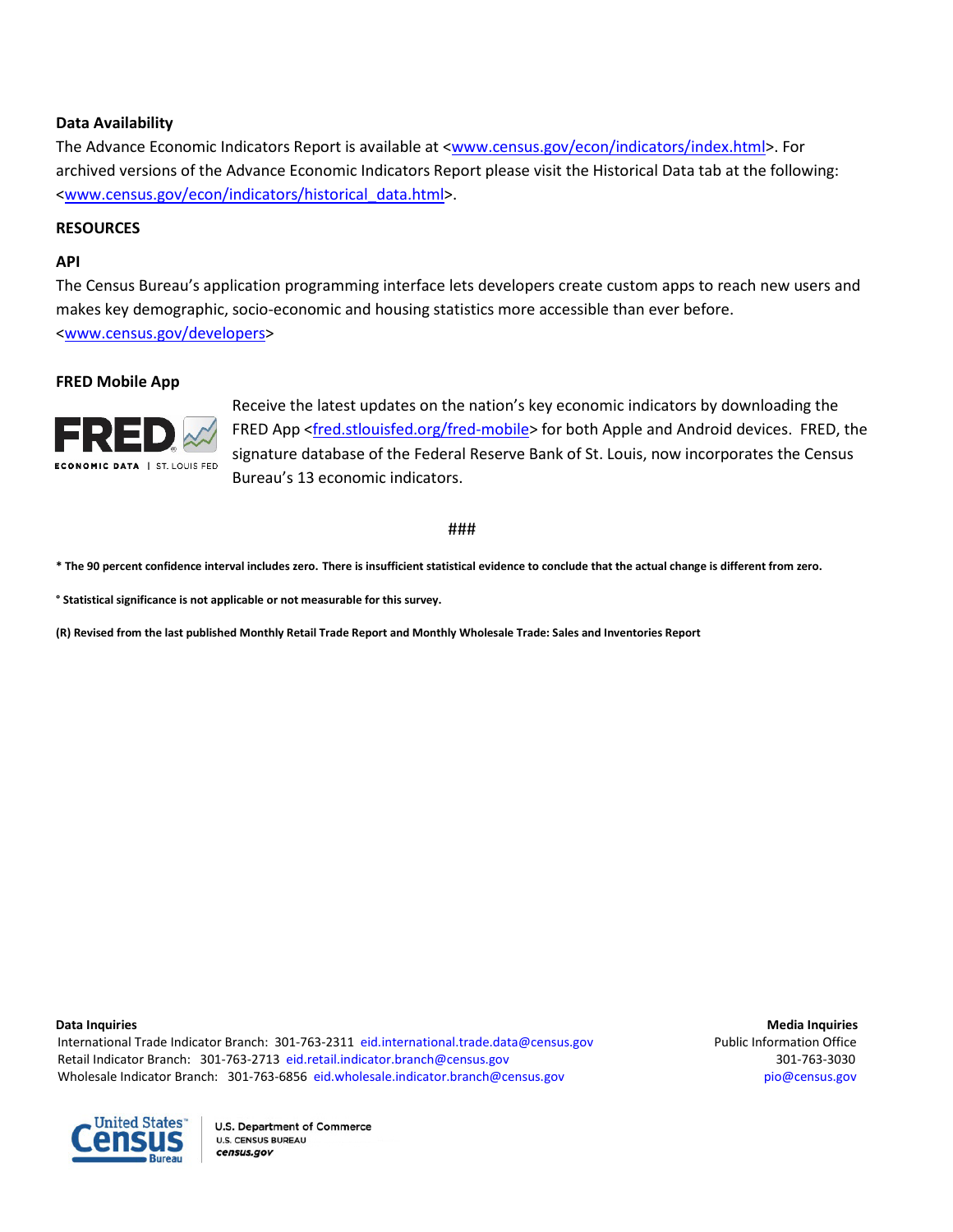# Table 1. U.S. International Trade in Goods by Principal End-Use Category (1)

In millions of dollars. Details may not equal totals due to seasonal adjustment and rounding. (X) - Not applicable

|                                | Goods - Census Basis (2) |            |            |           |                |             |           |  |
|--------------------------------|--------------------------|------------|------------|-----------|----------------|-------------|-----------|--|
|                                | Monthly                  |            |            |           | Percent change |             |           |  |
|                                | May                      | April      | March      | May       | May 2022/      | April 2022/ | May 2022/ |  |
|                                | 2022                     | 2022       | 2022       | 2021      | April 2022     | March 2022  | May 2021  |  |
|                                | (a)                      |            |            |           |                |             |           |  |
| <b>Seasonally Adjusted</b>     |                          |            |            |           |                |             |           |  |
| Balance                        | $-104,310$               | $-106,701$ | $-125,664$ | $-86,812$ | (X)            | (X)         | (X)       |  |
| Exports                        | 176,592                  | 174,583    | 168,586    | 144,803   | 1.2            | 3.6         | 22.0      |  |
| Foods, Feeds, & Beverages      | 15,910                   | 17,513     | 15,328     | 13,920    | $-9.2$         | 14.3        | 14.3      |  |
| Industrial Supplies (3)        | 72,392                   | 69,585     | 67,283     | 52,443    | 4.0            | 3.4         | 38.0      |  |
| Capital Goods                  | 47,182                   | 47,481     | 46,243     | 43,750    | $-0.6$         | 2.7         | 7.8       |  |
| Automotive Vehicles, etc.      | 13,344                   | 13,024     | 12,932     | 11,504    | 2.5            | 0.7         | 16.0      |  |
| <b>Consumer Goods</b>          | 21,439                   | 20,715     | 20,314     | 17,775    | 3.5            | 2.0         | 20.6      |  |
| Other Goods                    | 6,327                    | 6,266      | 6,486      | 5,411     | 1.0            | $-3.4$      | 16.9      |  |
| Imports                        | 280,902                  | 281,284    | 294,251    | 231,615   | $-0.1$         | $-4.4$      | 21.3      |  |
| Foods, Feeds, & Beverages      | 18,114                   | 18,284     | 17,838     | 15,213    | $-0.9$         | 2.5         | 19.1      |  |
| Industrial Supplies (3)        | 72,220                   | 70,690     | 76,027     | 51,931    | 2.2            | $-7.0$      | 39.1      |  |
| Capital Goods                  | 71,291                   | 71,682     | 74,263     | 62,276    | $-0.5$         | $-3.5$      | 14.5      |  |
| Automotive Vehicles, etc.      | 34,094                   | 33,727     | 32,352     | 29,123    | 1.1            | 4.3         | 17.1      |  |
| <b>Consumer Goods</b>          | 74,571                   | 76,393     | 82,723     | 63,277    | $-2.4$         | $-7.7$      | 17.8      |  |
| Other Goods                    | 10,612                   | 10,508     | 11,047     | 9,794     | 1.0            | $-4.9$      | 8.3       |  |
| <b>Not Seasonally Adjusted</b> |                          |            |            |           |                |             |           |  |
| Balance                        | $-107,705$               | $-99,983$  | $-117,220$ | $-85,079$ | (X)            | (X)         | (X)       |  |
| Exports                        | 177,438                  | 173,097    | 179,298    | 145,477   | 2.5            | $-3.5$      | 22.0      |  |
| Foods, Feeds, & Beverages      | 15,110                   | 15,719     | 15,902     | 13,428    | $-3.9$         | $-1.1$      | 12.5      |  |
| Industrial Supplies (3)        | 73,910                   | 70,013     | 69,954     | 53,387    | 5.6            | 0.1         | 38.4      |  |
| Capital Goods                  | 46,363                   | 47,484     | 50,194     | 43,209    | $-2.4$         | $-5.4$      | 7.3       |  |
| Automotive Vehicles, etc.      | 14,178                   | 13,431     | 14,259     | 12,271    | 5.6            | $-5.8$      | 15.5      |  |
| <b>Consumer Goods</b>          | 21,527                   | 20,198     | 22,380     | 17,783    | 6.6            | $-9.8$      | 21.1      |  |
| Other Goods                    | 6,349                    | 6,252      | 6,608      | 5,398     | 1.5            | $-5.4$      | 17.6      |  |
| Imports                        | 285,143                  | 273,079    | 296,518    | 230,556   | 4.4            | $-7.9$      | 23.7      |  |
| Foods, Feeds, & Beverages      | 19,287                   | 18,406     | 18,822     | 15,883    | 4.8            | $-2.2$      | 21.4      |  |
| Industrial Supplies (3)        | 75,504                   | 71,241     | 78,229     | 53,583    | 6.0            | $-8.9$      | 40.9      |  |
| Capital Goods                  | 72,418                   | 69,688     | 76,151     | 62,347    | 3.9            | $-8.5$      | 16.2      |  |
| Automotive Vehicles, etc.      | 34,106                   | 33,878     | 34,990     | 28,812    | 0.7            | $-3.2$      | 18.4      |  |
| <b>Consumer Goods</b>          | 73,231                   | 69,422     | 76,090     | 60,622    | 5.5            | $-8.8$      | 20.8      |  |
| Other Goods                    | 10,597                   | 10,444     | 12,236     | 9,309     | 1.5            | $-14.6$     | 13.8      |  |
|                                |                          |            |            |           |                |             |           |  |

(a) Advance statistics

(1) For a listing of the detail included in each end-use category, see <www.census.gov/foreign-trade/reference/codes/enduse/exeumstr.txt>.

(2) Data are presented on a Census basis. The information needed to convert to a balance of payment basis is not available.

(3) Includes petroleum and petroleum products.

NOTES:

\* Current month statistics reflect nearly complete coverage; current month statistics reflecting complete coverage will be published in the upcoming U.S. International Trade in Goods and Services report (FT-900). Statistics for other months shown reflect complete coverage and appear in the most recently published FT-900.

\* For information on data sources, nonsampling errors, and definitions, see the explanatory notes in this release or at

<www.census.gov/econ/indicators/advance\_report.pdf>.

Source: U.S. Census Bureau; Advance Economic Indicators Report, June 28, 2022.